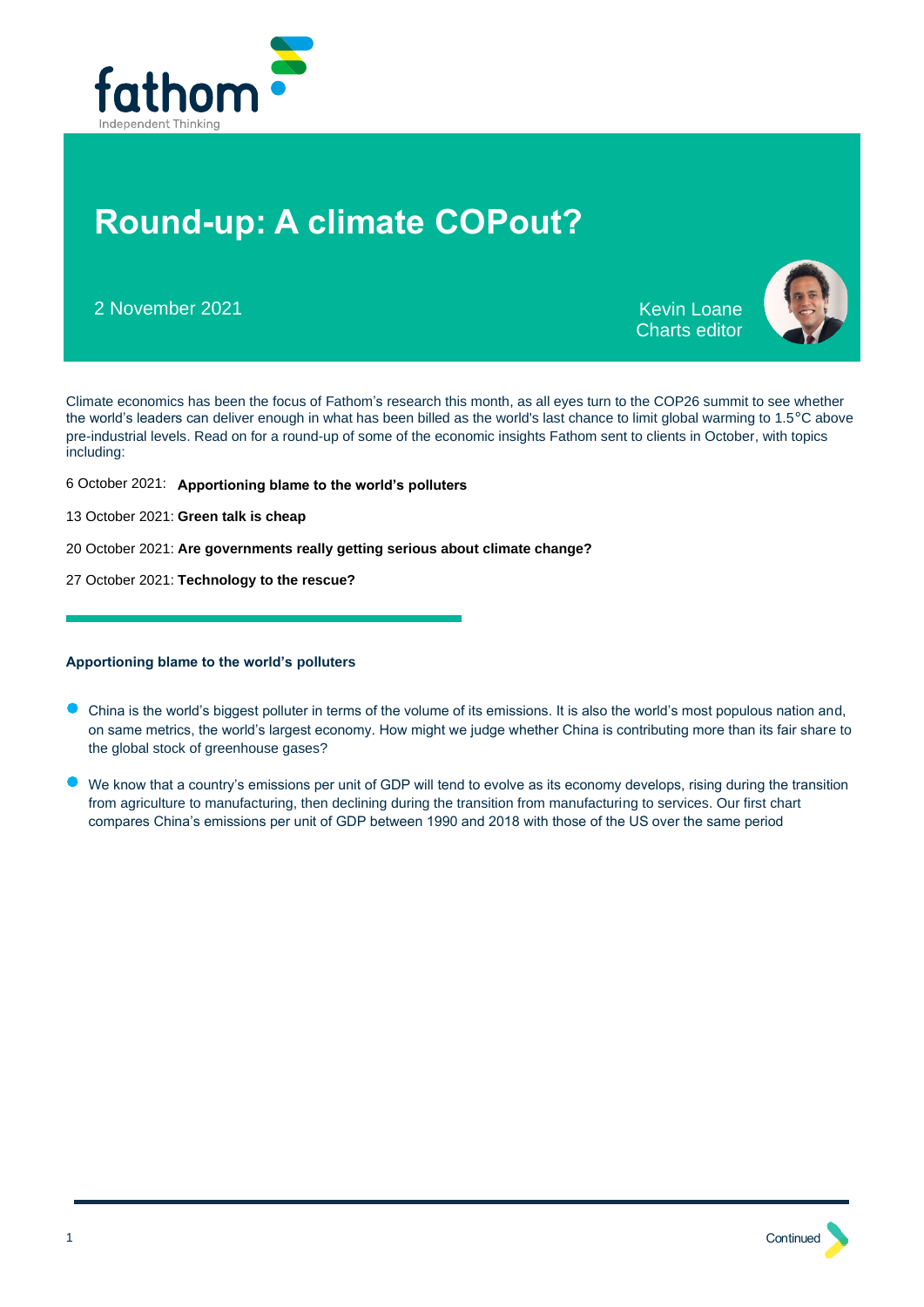



- China's economy remained substantially less developed in 2018 than that of the US in 1990, when measured on a purchasing power parity basis, and at constant prices. Nevertheless, its emissions per unit of GDP were broadly comparable. So China is not doing too badly, right? To draw that conclusion is to ignore the fact that, owing to technological advances, reducing emissions has become cheaper over time. Perhaps China should be doing more?
- Our second chart uses data from almost 200 countries to estimate average emissions per unit of GDP as a function both of GDP per capita, and time (on the basis that reducing emissions becomes cheaper, and easier with the passage of time). The light blue curve shows predicted emissions per capita as a function of a country's GDP per capita in 1990, while the purple curve plots the same concept for 2018

# **Predicted and actual emissions**

kg of CO2 emitted per USD of GDP at constant 2011 USD PPP  $1.$  $990$  $0.5$  $1990$ 2018  $0.4$ Consumption emissions Consumption emission  $0.3$  $2018$  $0.2$  $0.1$  $0.0$ 10,000 30.000 40.000 50,000 60,000 70,000 80,000  $\Omega$ 20,000 –1990 fitted curve<br>–2018 fitted curve<br>China<br>US GDP per capita at constant 2017 USD PPP ÷ Sources: Refinitiv Datastream / Fathom Consulting

• On this basis, we find that both in 1990 and in 2018 China and the US were each emitting more CO2 than one might expect at their stage of economic development and level of technology, although both had taken steps in the right direction

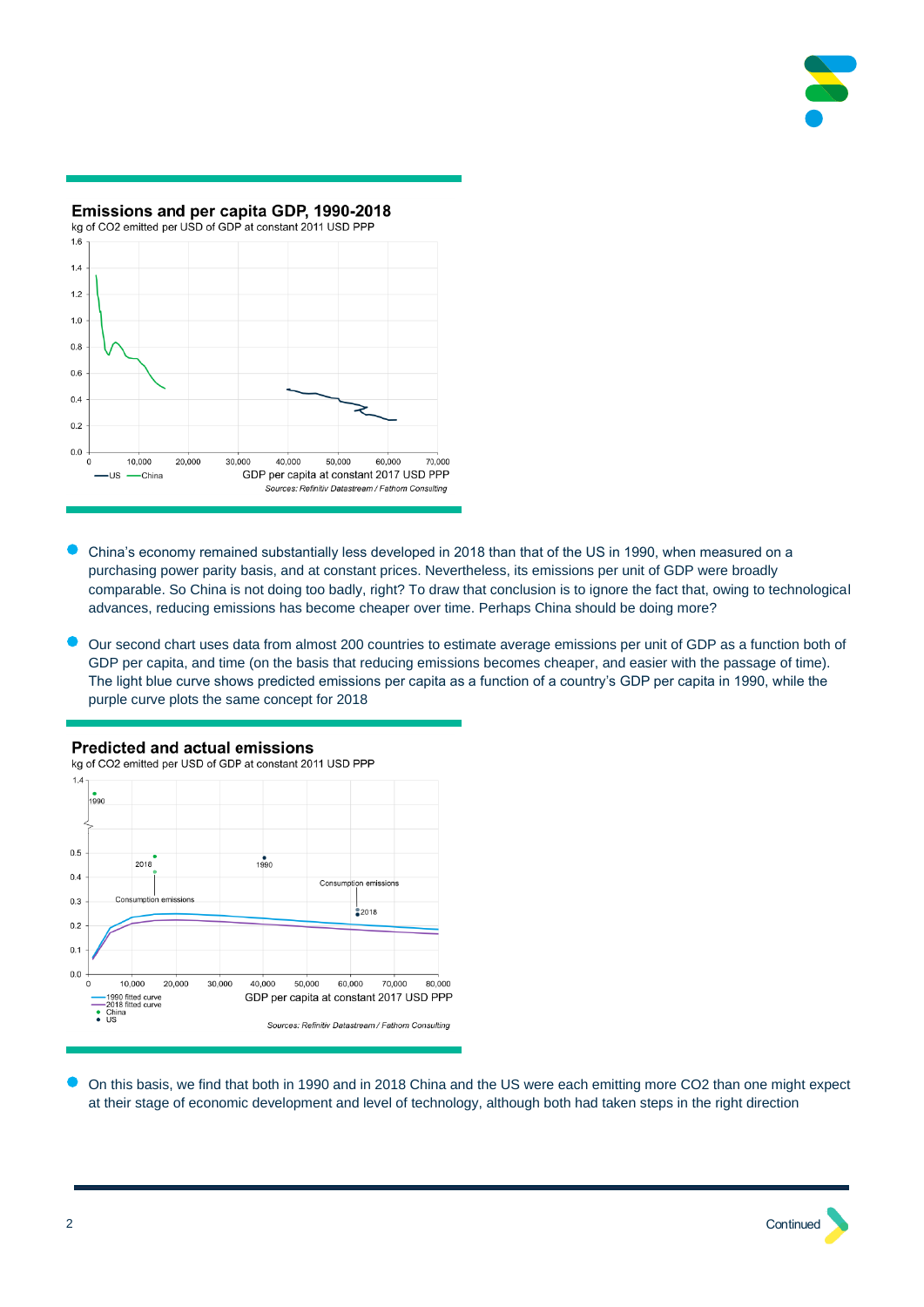

- However, it seems that China has more explaining to do than the US. In 2018, China's CO2 emissions per unit of GDP were more than double those of other countries in a similar position, while those of the US were around 30% higher
- China might object that, as a major global exporter, some of its emissions are made to satisfy the consumption choices of other nations. And it would have a point. If instead of measuring territorial emissions we measure the emissions embodied in what each nation consumes, we find that China is responsible for 13% fewer emissions than the headline territorial emissions data suggest, while the US is responsible for 8% more
- China will come under a lot of pressure to reduce its greenhouse gas emissions at the COP26 summit. And so it should. Not only is it the world's largest polluter, but Fathom's analysis also suggests it is emitting substantially more than one might expect, even allowing for a portion of this being carried out on behalf of other nations. But the US needs to act too. If we consider the pollution caused worldwide by what it consumes, we find that the US is responsible for close to 50% more CO2 emissions than other countries in a similar position

#### *Further reading:*

[The bumpy road to climate transition](https://www.fathom-consulting.com/wp-content/uploads/protected-uploads/613b75b09150b-outlk-the-bumpy-road-to-climate-transition.pdf) China's climate targets: more ambition, please [COP26 unlikely to achieve its targets](https://www.fathom-consulting.com/wp-content/uploads/protected-uploads/614b2e040d9ab-cop26-unlikely-to-achieve-its-targets.pdf)

#### <span id="page-2-0"></span>**Green talk is cheap**

- "[We] know what to do but we don't know how to get re-elected once we have done it." said former Eurogroup president Jean-Claude Juncker, speaking during the euro area's debt crisis. Something similar may be true about many governments' plans to reach net zero by 2050
- Transport is the largest source of UK territorial CO2 emissions, with private vehicles the biggest source within that



# UK CO2 emissions\*

Per cent of total, 2020, by National Communication sector

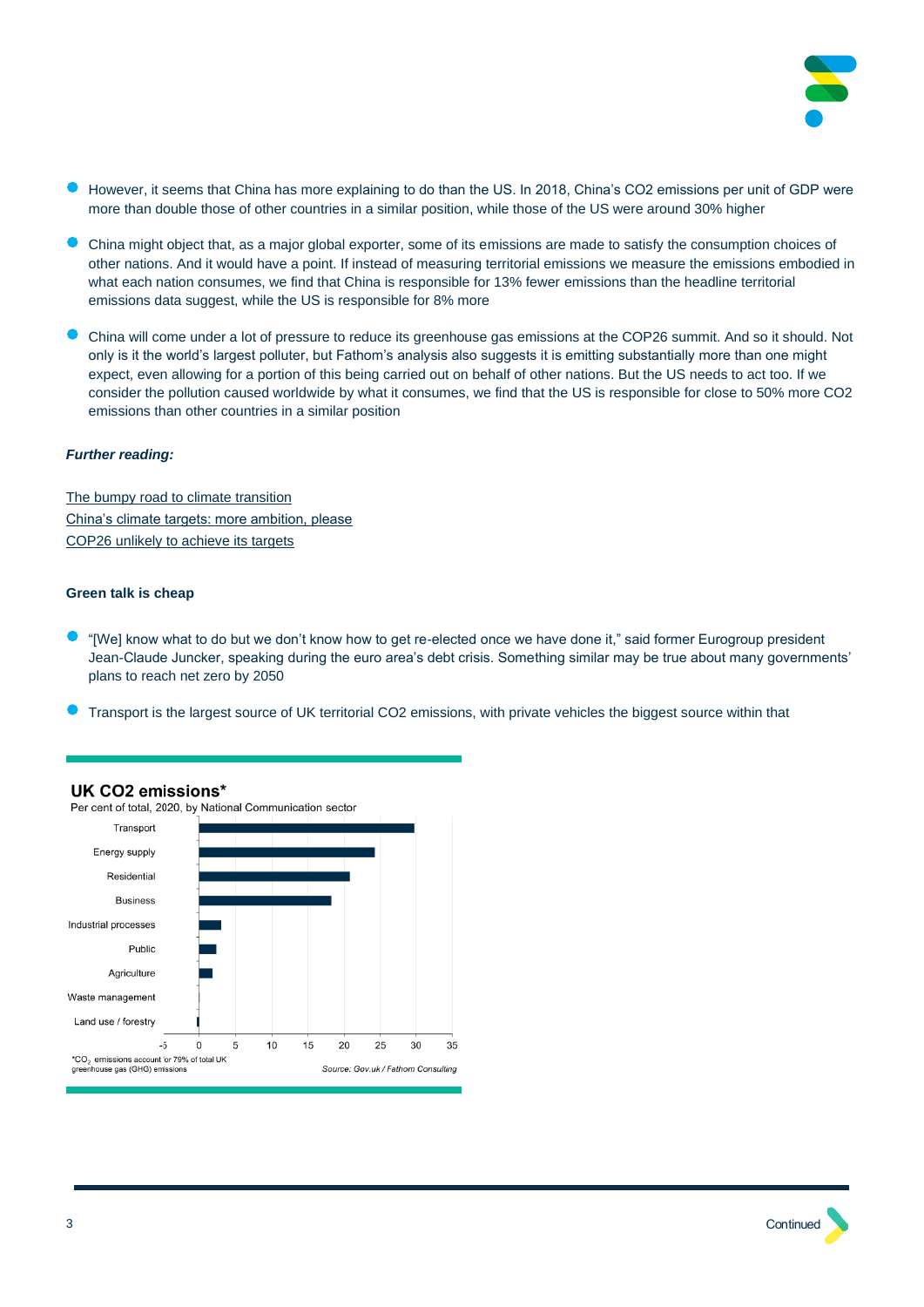

• However, since 2010, successive UK governments have opted not to increase fuel duty by inflation, effectively delivering an increasingly large subsidy to one of the UK's most polluting activities



- $\bullet$  This has not only raised the UK's greenhouse gas emissions by as much as 5%,<sup>1</sup> but is costing the taxpayer more than £5 billion per year in lost revenue (broadly equal to one percentage point on the basic rate of income tax)
- Politicians fear the electoral consequences of higher living costs caused by action on climate, and this raises doubts about the political viability of carbon taxes to help make net zero targets a reality
- A forthcoming note will look at alternative incentives, such as the carrots that are available thanks to exponential technological progress

<sup>1</sup> <https://www.carbonbrief.org/analysis-fuel-duty-freeze-has-increased-uk-co2-emissions-by-up-to-5-per-cent>

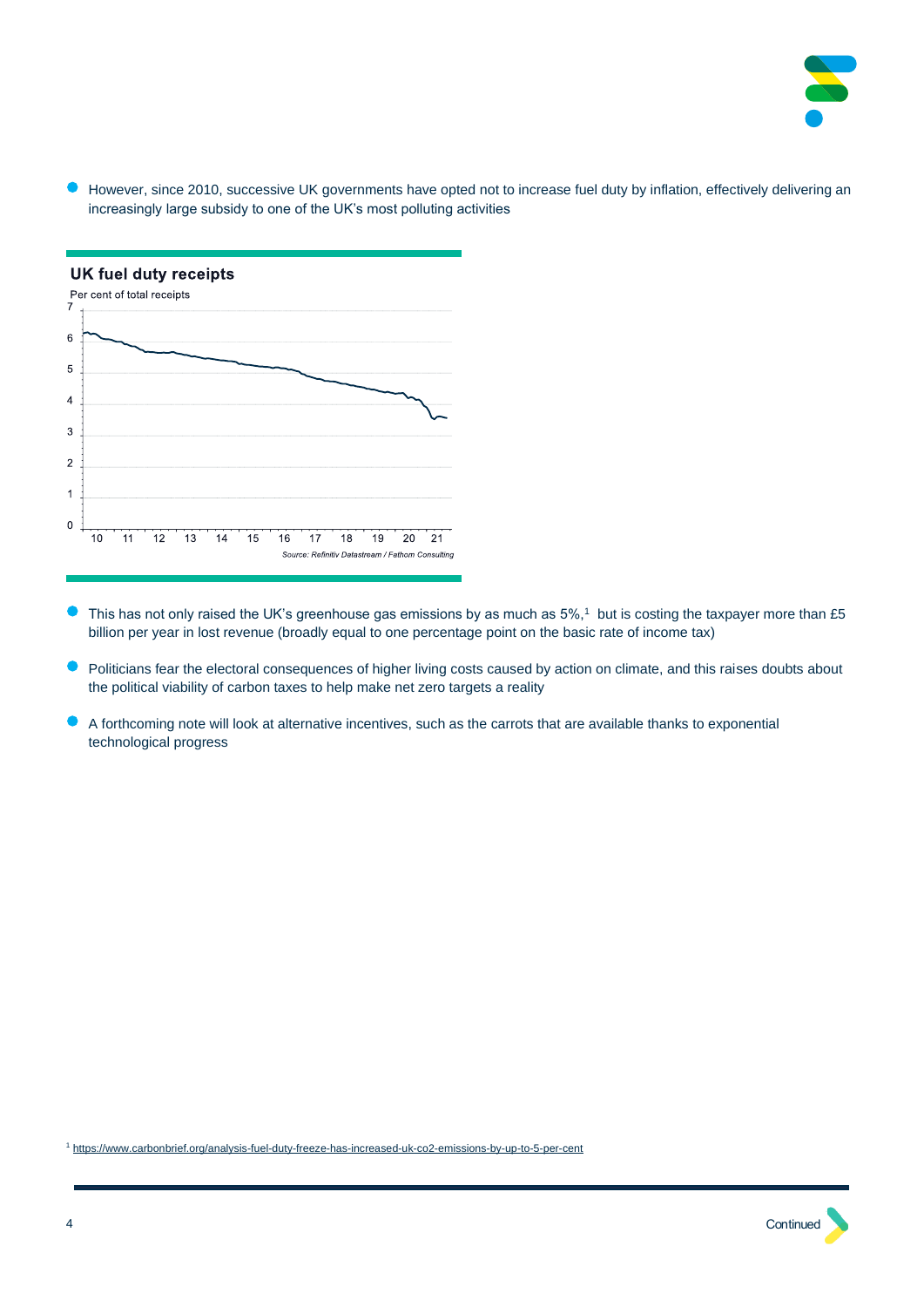<span id="page-4-0"></span>

#### **Are governments really getting serious about climate change?**

- One of the few things on which economists can agree is that the social returns to R&D spending far outweigh the private returns, generating a strong prima facie case for government intervention
- Moreover, in a recent empirical study, researchers found that government spending on R&D actually 'crowds in' private spending — by spending more on R&D the government encourages the private sector to spend more too<sup>2</sup>
- Reducing CO2 emissions to meet the Paris climate goals will require substantial investment in new technology
- With governments around the world striving to display their green credentials, one might imagine that government financing of emission-reducing R&D would be booming
- However, as our chart shows, in most major economies government spending on energy technology R&D as a share of GDP is running at around one-third of the level seen in the aftermath of the two oil shocks
- With government R&D spending offering something close to a free lunch, government commitments to achieving net zero by 2050 should be taken with a pinch or two of salt unless and until the sums of money devoted to energy technology R&D begin to rise materially

# Energy technology R&D spending by G7 governments\*



<sup>2</sup> See Moretti, E., Steinwender, C. and Van Reenen, J. (2019), 'The Intellectual Spoils of War? Defense R&D, Productivity and International Spillovers'[, NBER working paper no. 26483.](https://www.nber.org/papers/w26483)

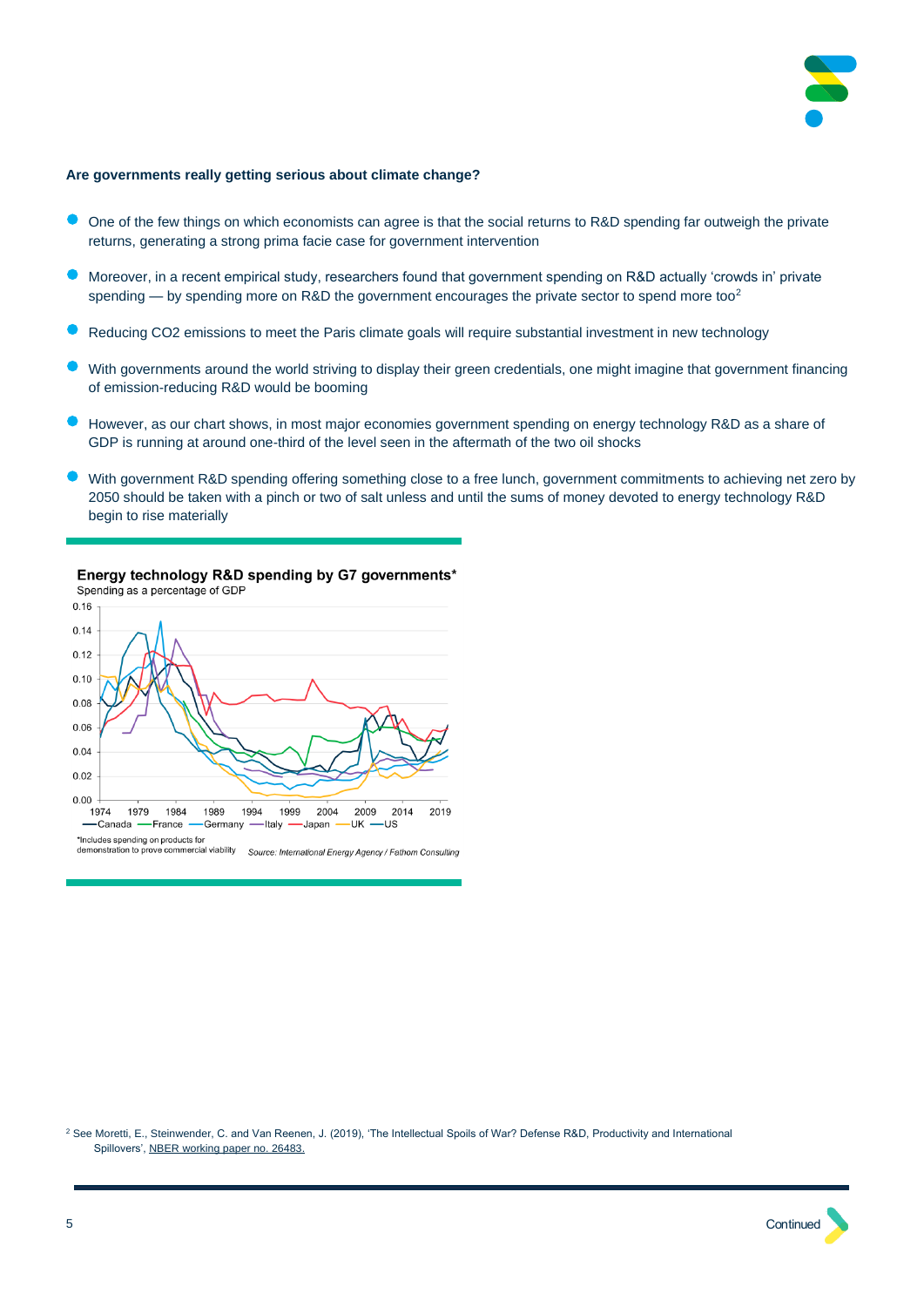

#### **Technology to the rescue?**

- <span id="page-5-0"></span>• Despite its pledge to reach net zero by 2050, the UK government has effectively been [subsidising fossil fuel](#page-2-0) consumption by keeping petrol and diesel duty frozen for more than a decade; while public [R&D spending on climate](#page-4-0) among the G7 remains pitifully low
- Moreover, UN estimates suggest even if all existing commitments by countries around the world were met, that could be consistent with 2.7°C of global warming by 2100 — which is a lot more than the "well below" 2°C that the Paris agreement called for
- Amid the pessimism, the rapidly declining cost of renewable energy offers some hope that technological progress could save the day
- The chart below, which was originally produced by Way *et al.*, shows that the cost of solar energy has consistently been much lower than the persistently pessimistic estimates made by climate experts



**Historical solar PV cost forecasts** 

- Something similar is true for many other types of alternative energy, leading the researchers to conclude that decarbonisation efforts will end up saving "many trillions of dollars – even without accounting for climate damages" $3$
- This is not a call for complacency. Governments can and should do more to incentivise this transition, and richer countries should ensure that alternative energy technologies can be rolled out in emerging economies
- The lack of detail and credible plans from many governments towards net zero commitments suggests that they are implicitly betting on technology to save the day. It's a risky bet, but they may end up getting away with it

#### *Chart authors: Andrew Brigden, Kevin Loane*

<sup>3</sup> See Doyne Farmer, J., Ives, M., Mealy, P. and Way, R. (2021), 'Empirically grounded technology forecasts and the energy transition', INET [Oxford Working Paper no. 2021-01.](https://www.inet.ox.ac.uk/files/energy_transition_paper-INET-working-paper.pdf)